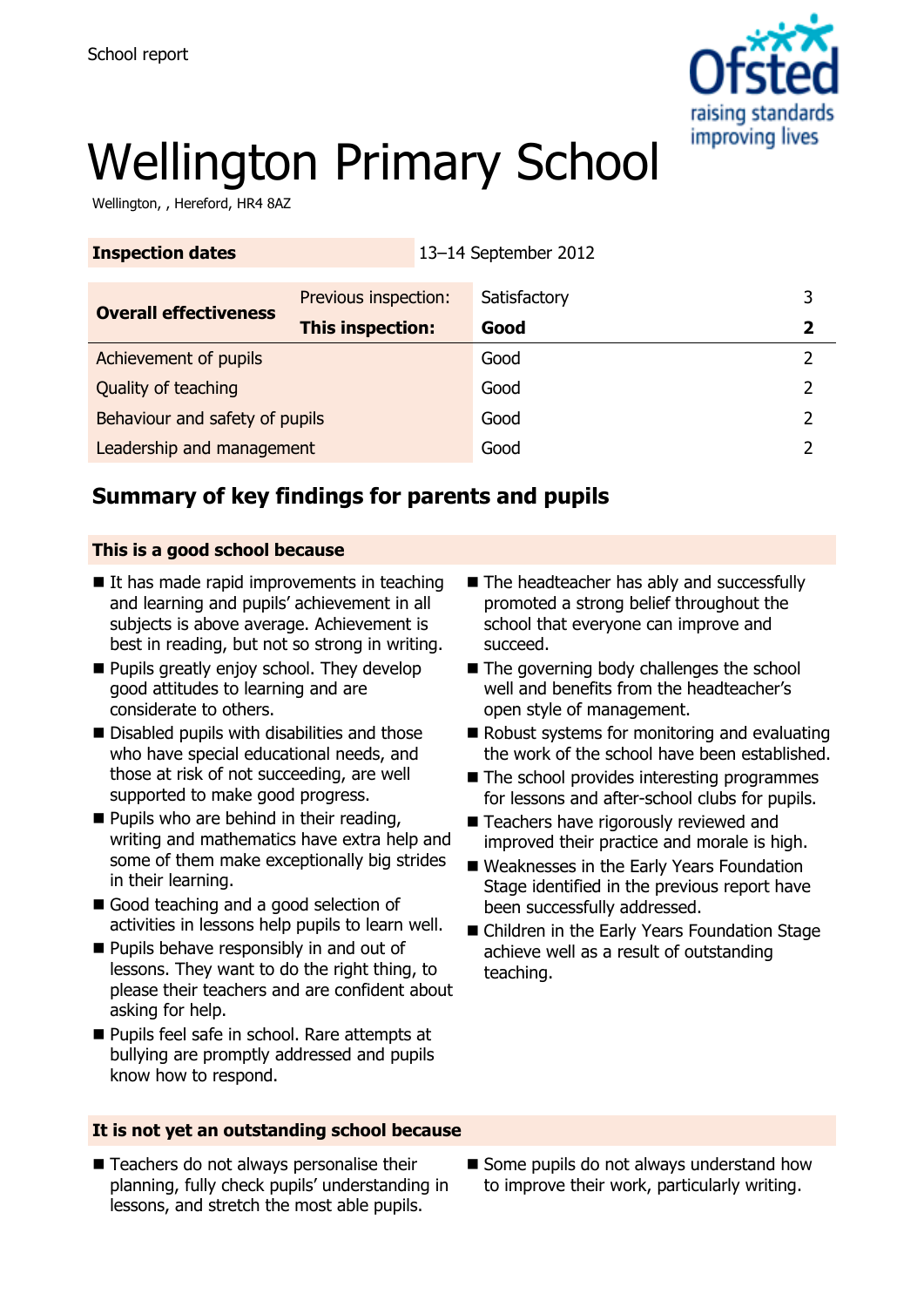## **Information about this inspection**

- The inspector spent four hours observing seven lessons, taken by four teachers. Two of them were joint observations with the headteacher. Additionally lessons were visited to gauge how well all pupils were engaged, and some pupils were heard reading.
- Meetings were held with the headteacher, staff, pupils, the Chair of the Governing Body and representatives of the local authority.
- The inspector took account of 15 responses to the online questionnaire (Parent View) in planning the inspection.
- The inspector observed the school's work, looked at a number of documents, including records and documents relating to monitoring and evaluation, behaviour, safety, safeguarding and attendance. She examined 11 staff questionnaires and carried out a work scrutiny with the headteacher to assess progress.

### **Inspection team**

Kathy Hooper, Lead inspector **Additional Inspector**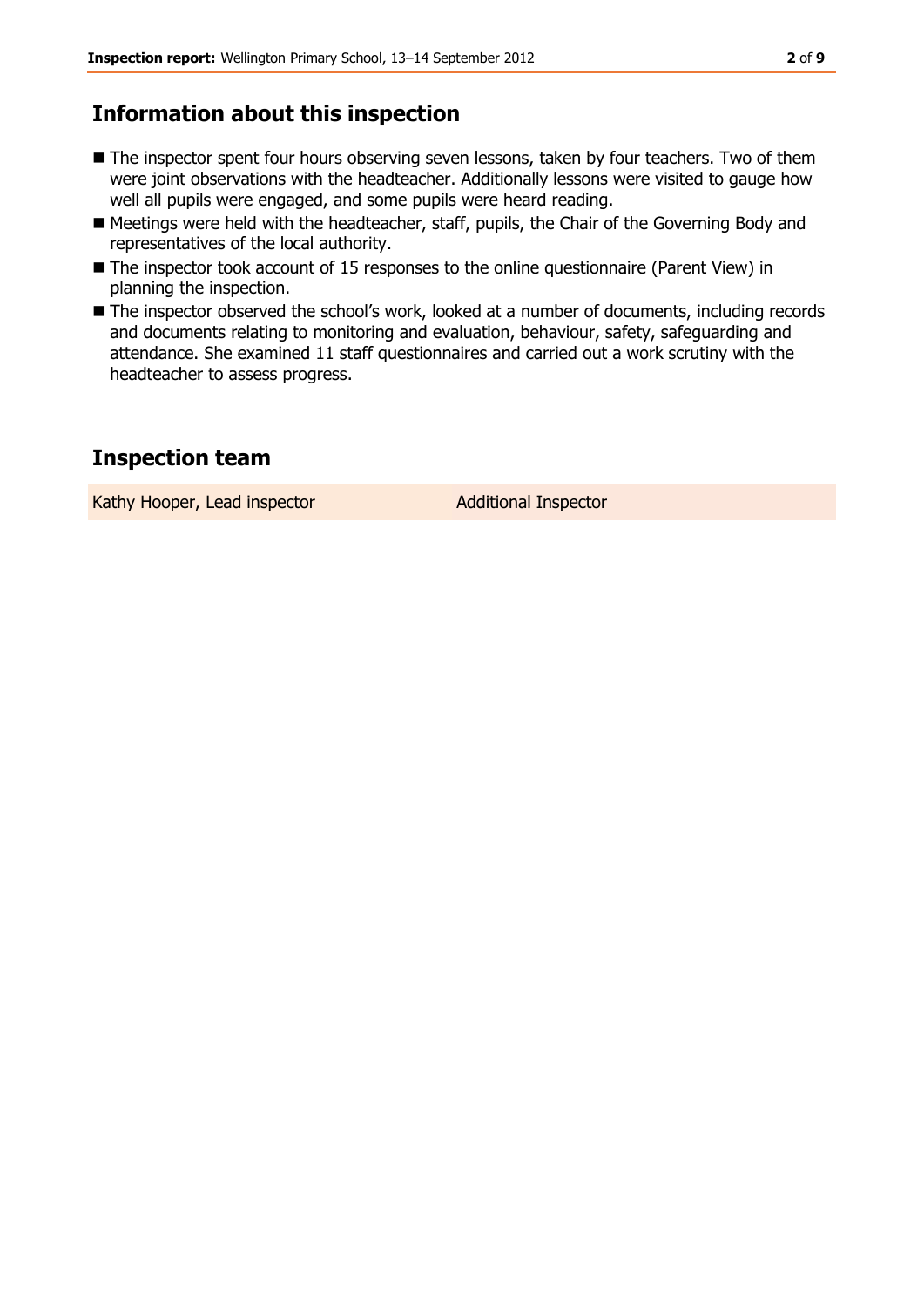## **Full report**

## **Information about this school**

- This is a smaller-than-average school.
- All of the pupils are all White British.
- There are slightly fewer pupils than at the time of the previous inspection.
- $\blacksquare$  The number of disabled pupils and those who have special educational needs on school action is average; the proportion who are on school action plus or supported by a statement is above average.
- A lower-than-average number of pupils is known to be eligible for pupil premium.
- **Pupils are taught in four mixed-age classes.**
- The school meets the government's current floor standards, which set the minimum expectations for pupils' attainment and progress.
- The school has the following awards: Artsmark Silver, Quality Mark for Special Educational Needs and an award from the Football Association.
- **There is a private nursery on the school site that is not managed by the governing body and is** separately inspected.

## **What does the school need to do to improve further?**

- Increase the number of pupils who achieve the higher levels of attainment, particularly in writing, by:
	- planning to use inspirational strategies that are sharply focused on pupils' individual  $\equiv$ differences, particularly the most able
	- ensuring that all pupils know how to improve and present their work
	- checking learning throughout lessons, and through marking.
- Set more rigorous targets for teachers matched to the professional standards, particularly with respect to:
	- planning lessons for a wide range of abilities including challenge for the most able
	- extending opportunities for reflection on pupils' learning through lessons and marking  $\frac{1}{2}$
	- ensuring that pupils always strive to do their best work.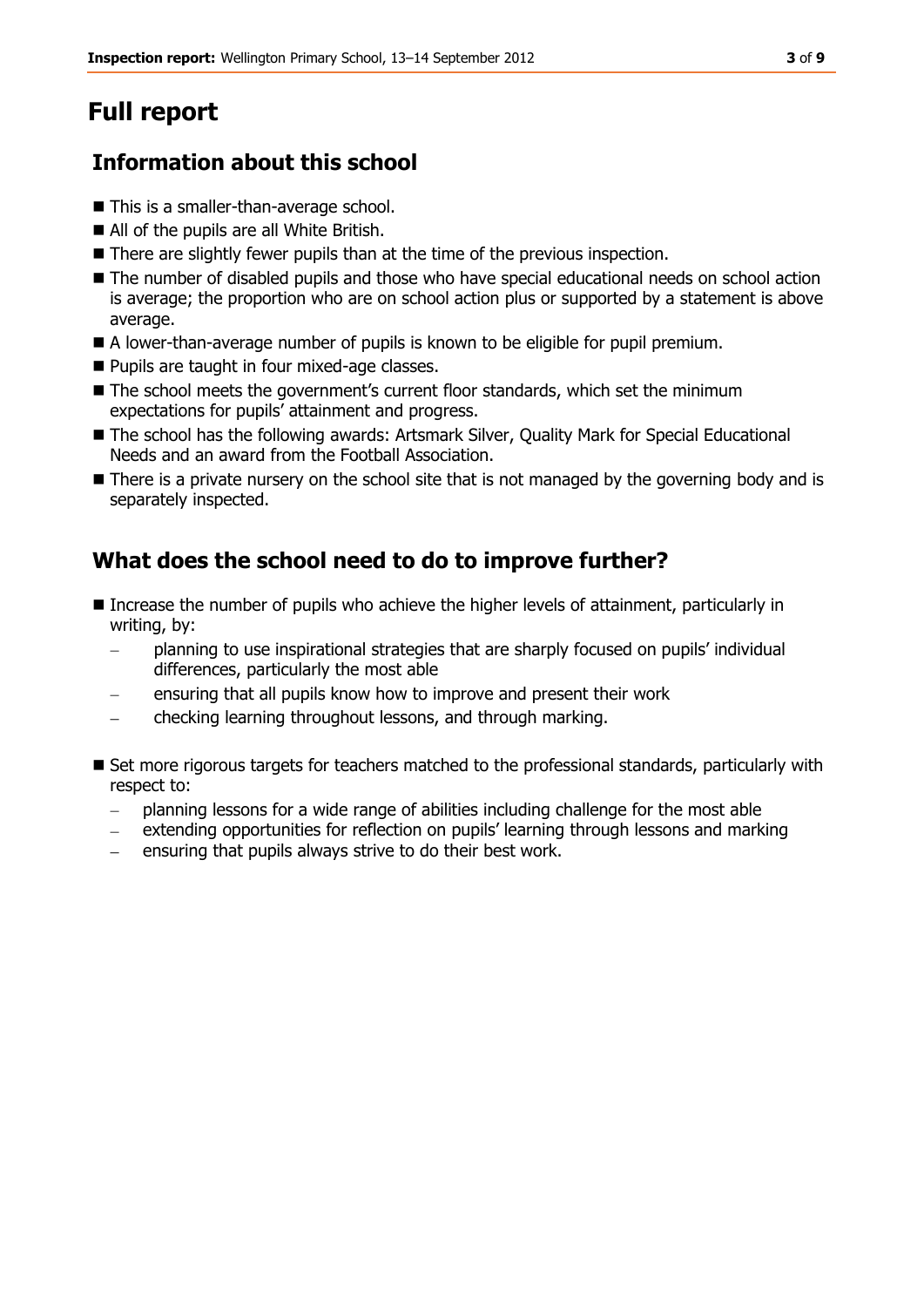## **Inspection judgements**

#### **The achievement of pupils is good**

- **Pupils'** achievement has improved considerably since the previous inspection. This is the result of improved teaching and prompt attention to any underperformance.
- The achievement of children in the Early Years Foundation Stage is good. The new teacher has introduced more effective ways of working, for example, through learning journeys. The curriculum has been radically improved. Children quickly learn good routines and understand teachers' expectations.
- Attainment on entry is broadly average and pupils' achievement at the end of Key Stage 2 is above average in all subjects. They achieve best in reading and a large majority of pupils passed the phonic screening test at the end of Year 1. Whilst standards in writing have improved, pupils achieve least well in this area throughout the school.
- Some pupils make outstanding progress because interventions are targeted at pupils who are not making sufficient progress and those in danger of falling behind.
- Disabled pupils and those who have special educational needs are accurately identified and supported very well. As a result, they make at least good progress and for some their progress is outstanding.
- Although about half of Key Stage 1 pupils achieve higher levels in reading and mathematics, only a very small minority achieve higher levels in their writing. There is a similar pattern in Key Stage 2.
- Parents and staff agree that the school meets the needs of pupils well. Pupils confirm that they make good progress and enjoy school.
- Year 6 pupils' written work is lively and thoughtful, and punctuation is accurately used. The fluent handwriting demonstrated in some exercises is not always reflected in their creative writing.

#### **The quality of teaching is good**

- The quality of teaching is good and confirms the school's own evaluation. Where teaching is outstanding, there is a particularly clear focus on individual abilities.
- Teaching is generally consistent. Lessons are planned with a good range of activities that engage pupils well. The purpose of lessons is clear to pupils; planning, for different levels of ability, is in place, and resources are well chosen.
- Support staff ably direct the learning of groups of pupils, within and outside lessons. There is a good range of interventions to help pupils to address gaps in their understanding. Volunteers support those pupils who need reading practice and pupils say they enjoy reading.
- There is a positive climate for learning and pupils persevere extremely well throughout lessons. Teachers use questioning and reinforcement well to promote understanding.
- Accurate analysis of progress data enables teachers to be aware of pupils who are in danger of falling behind and, as a result, they have good oversight of the learning of different groups. All pupils respond responsibly to expectations and the most able pupils work well independently.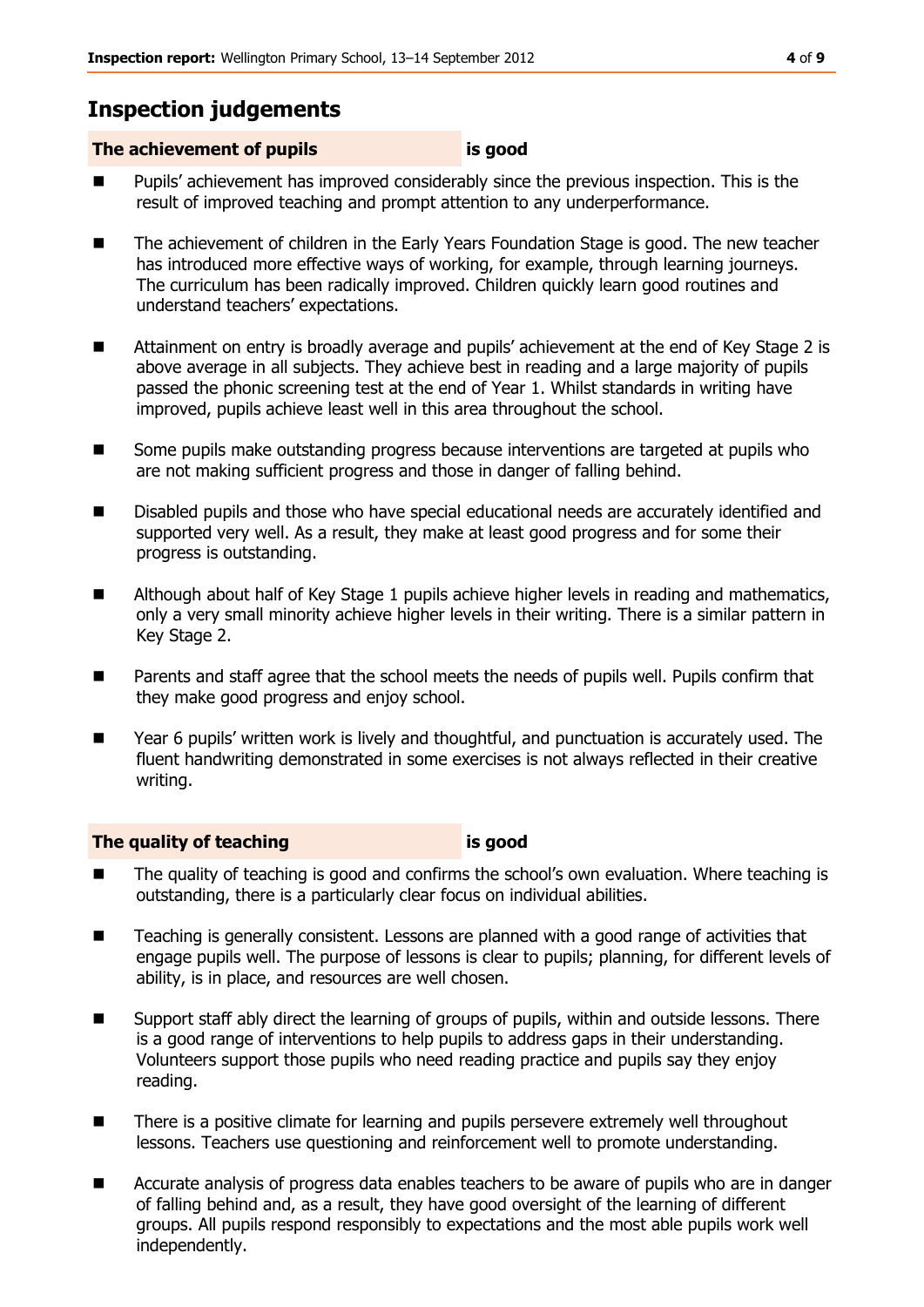- **Pupils are fully engaged by problem-solving activities, for example, when working out** patterns in numbers. They respond well to challenge and collaborate productively with others.
- Overall, teachers do not take enough risks in their teaching and this occasionally limits the amount of challenge for the most able. In a lesson concerning different perspectives on the use of plastic bags in retail, there was a lively whole-class discussion exploring relevant issues. This took a large part of the lesson, as a result, some pupils, though very interested, made little contribution.
- Assessments are moderated, accurate and frequent so that no pupil falls behind. Assessments in the Early Years Foundation Stage have been moderated and are accurate. Adults use their assessments in lessons very skilfully to extend children's skills and understanding.
- Marking clearly identifies strengths and areas for improvement. However, there is not always evidence that pupils act on the teachers' suggestions for improvement.

#### **The behaviour and safety of pupils are good**

- Behaviour throughout the school is good and there is an inclusive and orderly atmosphere. Records indicate a significant reduction in incidents of poor behaviour. There are clear expectations throughout the school that are well understood by pupils and consistently applied by staff.
- **Pupils have very good attitudes to learning and describe lessons as 'fun'. Parents and staff** agree that pupils' behaviour is good. There have been no exclusions since the new headteacher has been in post.
- **Pupils feel safe in school as a result of improved safety measures. They report that any** bullying is dealt with promptly. Although pupils are aware of cyber-bullying, they say there is none because it is monitored.
- Attendance is well monitored. It has improved and is now above average. Appropriate rewards and strategies are in place to promote good attendance.
- **Pupils take responsibility for others in a mature fashion, learn to tolerate differences, and** clearly relish their social interactions. They are appreciative of the improvements in the quality of lessons, attitudes of teachers, and improved facilities and equipment.

#### **The leadership and management are good**

- Excellent leadership and management implemented by the headteacher has welded a strong team of enthusiastic staff who appreciate the professional approach to the development of their practice. Morale is high and teachers have been buoyed by their recent successes.
- **F** Focused use of data analysis and systematic monitoring and evaluations have helped to raise expectations throughout the school and ensure that all pupils achieve equally well. There is a direct link between pupils' progress, teachers' targets and their training needs, and the school development plan.
- The role of subject leaders is developing well. Good practice, derived from their own experiences and from training, is shared to achieve improvements and consistency. Pupils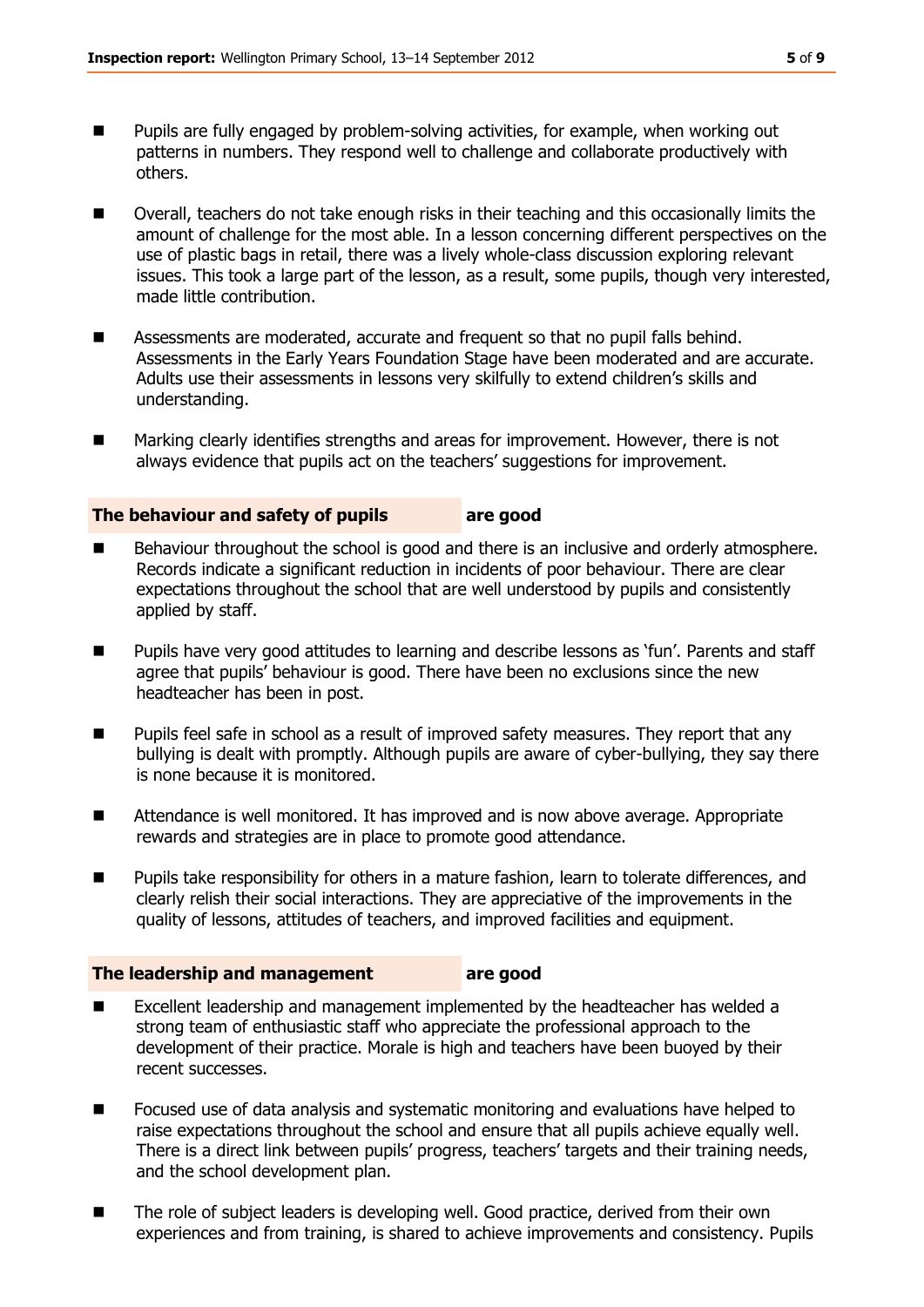are consulted about their experiences.

- Observation of lessons, work scrutiny and learning walks are carried out regularly and there are frequent pupil progress meetings. Feedback from the headteacher is rigorous and helpful. There is, therefore, a strong feeling of teamwork and a clear focus on priorities.
- **Policies have been rewritten and staff are involved well in their generation and review. As a** result, there is a feeling of ownership, and good practice throughout the school is shared.
- The local authority has been very supportive of these initiatives. It has advised on standards and helped to review practice. As a result, there is good awareness of the need for continuous improvements.

#### $\blacksquare$  The governance of the school:

- Transparent management by the headteacher ensures that governors challenge the headteacher and effectively support developments in an informed manner.
- Sub-committees have been reviewed with clear roles and functions, including oversight of standards and the curriculum.
- Governors are involved in the life of the school, for example, through work scrutiny and classroom visits, and discussions with staff and pupils.
- The performance of teachers is taken into account in salary reviews and governors have a firm grasp of financial planning.
- The curriculum is broad and balanced and is under constant review to make it increasingly relevant. It is strongly underpinned by the school's values. There are regular thematic weeks, such as one about Ghana, and regular opportunities are provided to address issues of discrimination.
- **Pupils develop their spiritual, moral, social and cultural awareness well through lessons;** after-school clubs, such as art, cookery and sports; and the many good opportunities to work in and with the community. Pupils have attended workshops with the local football club on 'respect'. They learn about their environment, for example through Forest School.
- Every opportunity is taken for engaging parents and carers. The school has an open-door policy and makes good use of the website, parents' evenings and questionnaires. Teachers hold workshops to explain how to support children at home.
- There are robust safeguarding procedures that are kept under review through monitoring and staff training. There is a paediatric first aider in the Early Years Foundation Stage and all staff are well trained. There are regular reviews and reports to governors.
- The rapid progress made in raising the achievement of all pupils over the last two years is testament to the school's strong determination to improve and indicates good capacity for further improvements.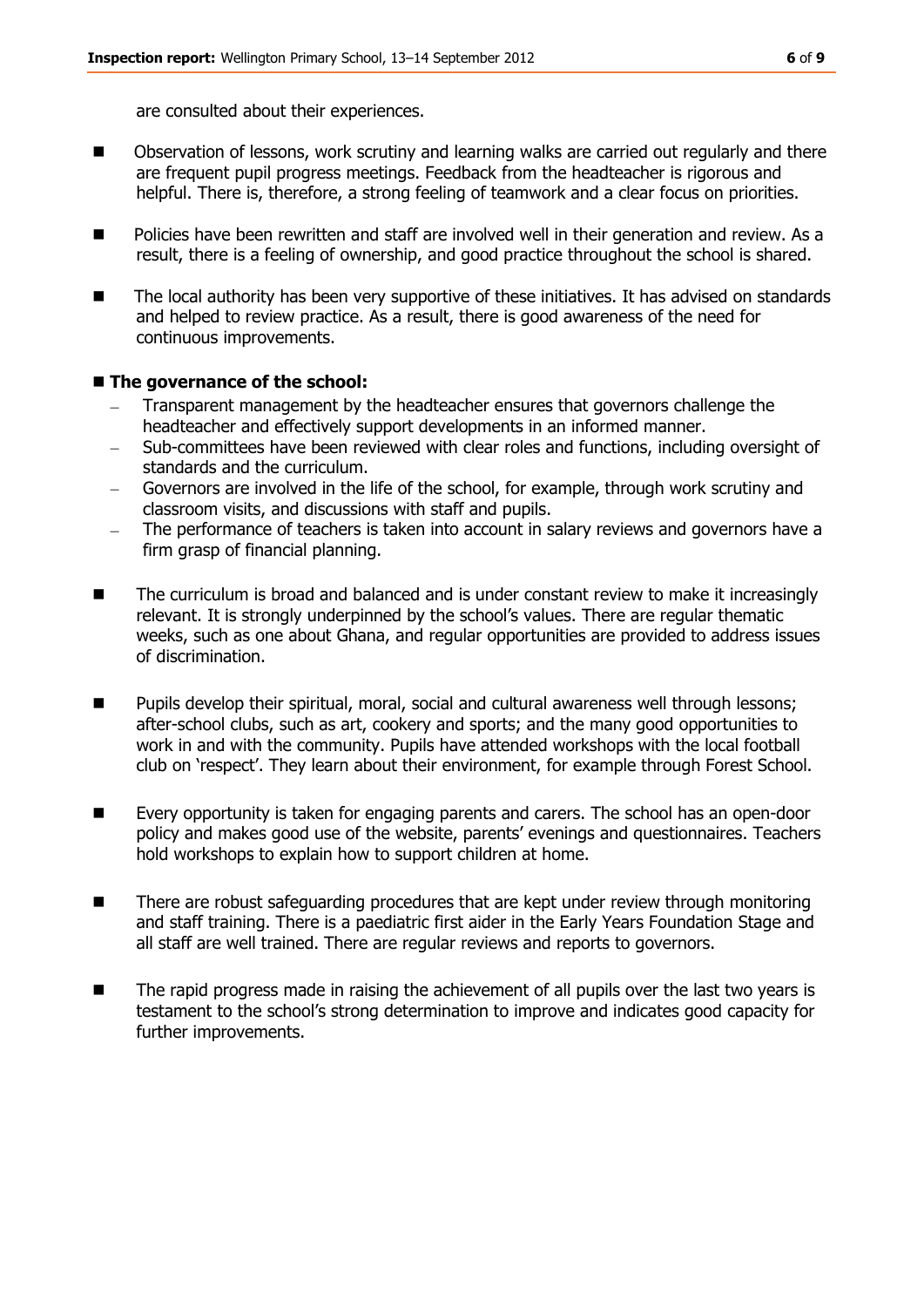## **What inspection judgements mean**

| <b>School</b> |                         |                                                                                                                                                                                                                                                                                                                                                                         |
|---------------|-------------------------|-------------------------------------------------------------------------------------------------------------------------------------------------------------------------------------------------------------------------------------------------------------------------------------------------------------------------------------------------------------------------|
| Grade         | <b>Judgement</b>        | <b>Description</b>                                                                                                                                                                                                                                                                                                                                                      |
| Grade 1       | Outstanding             | An outstanding school is highly effective in delivering outcomes<br>that provide exceptionally well for all its pupils' needs. This<br>ensures that pupils are very well equipped for the next stage of<br>their education, training or employment.                                                                                                                     |
| Grade 2       | Good                    | A good school is effective in delivering outcomes that provide<br>well for all its pupils' needs. Pupils are well prepared for the next<br>stage of their education, training or employment.                                                                                                                                                                            |
| Grade 3       | Requires<br>improvement | A school that requires improvement is not yet a good school, but<br>it is not inadequate. This school will receive a full inspection<br>within 24 months from the date of this inspection.                                                                                                                                                                              |
| Grade 4       | Inadequate              | A school that has serious weaknesses is inadequate overall and<br>requires significant improvement but leadership and management<br>are judged to be Grade 3 or better. This school will receive<br>regular monitoring by Ofsted inspectors.                                                                                                                            |
|               |                         | A school that requires special measures is one where the school<br>is failing to give its pupils an acceptable standard of education<br>and the school's leaders, managers or governors have not<br>demonstrated that they have the capacity to secure the<br>necessary improvement in the school. This school will receive<br>regular monitoring by Ofsted inspectors. |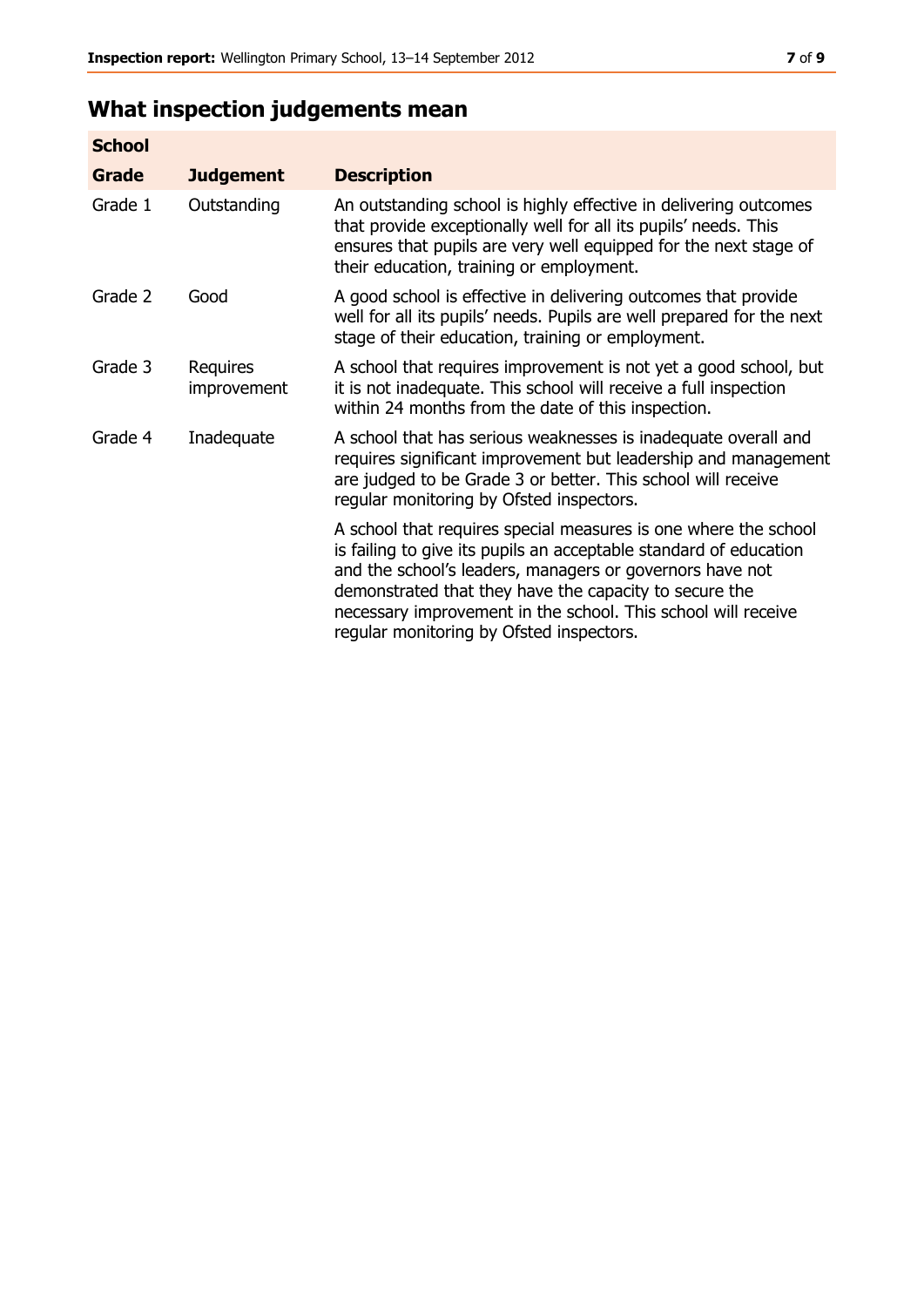### **School details**

| Unique reference number  | 116745        |
|--------------------------|---------------|
| <b>Local authority</b>   | Herefordshire |
| <b>Inspection number</b> | 405662        |

This inspection of the school was carried out under section 5 of the Education Act 2005.

| <b>Type of school</b>                      | Primary                          |
|--------------------------------------------|----------------------------------|
| <b>School category</b>                     | Community                        |
| <b>Age range of pupils</b>                 | $4 - 11$                         |
| <b>Gender of pupils</b>                    | Mixed                            |
| <b>Number of pupils on the school roll</b> | 97                               |
| <b>Appropriate authority</b>               | The local authority              |
| <b>Chair</b>                               | Shaun Losh                       |
| <b>Headteacher</b>                         | Wendy Harrison                   |
| Date of previous school inspection         | 12 January 2011                  |
| <b>Telephone number</b>                    | 01432 830264                     |
| <b>Fax number</b>                          | 01432 830020                     |
| <b>Email address</b>                       | admin@wellington.hereford.sch.uk |